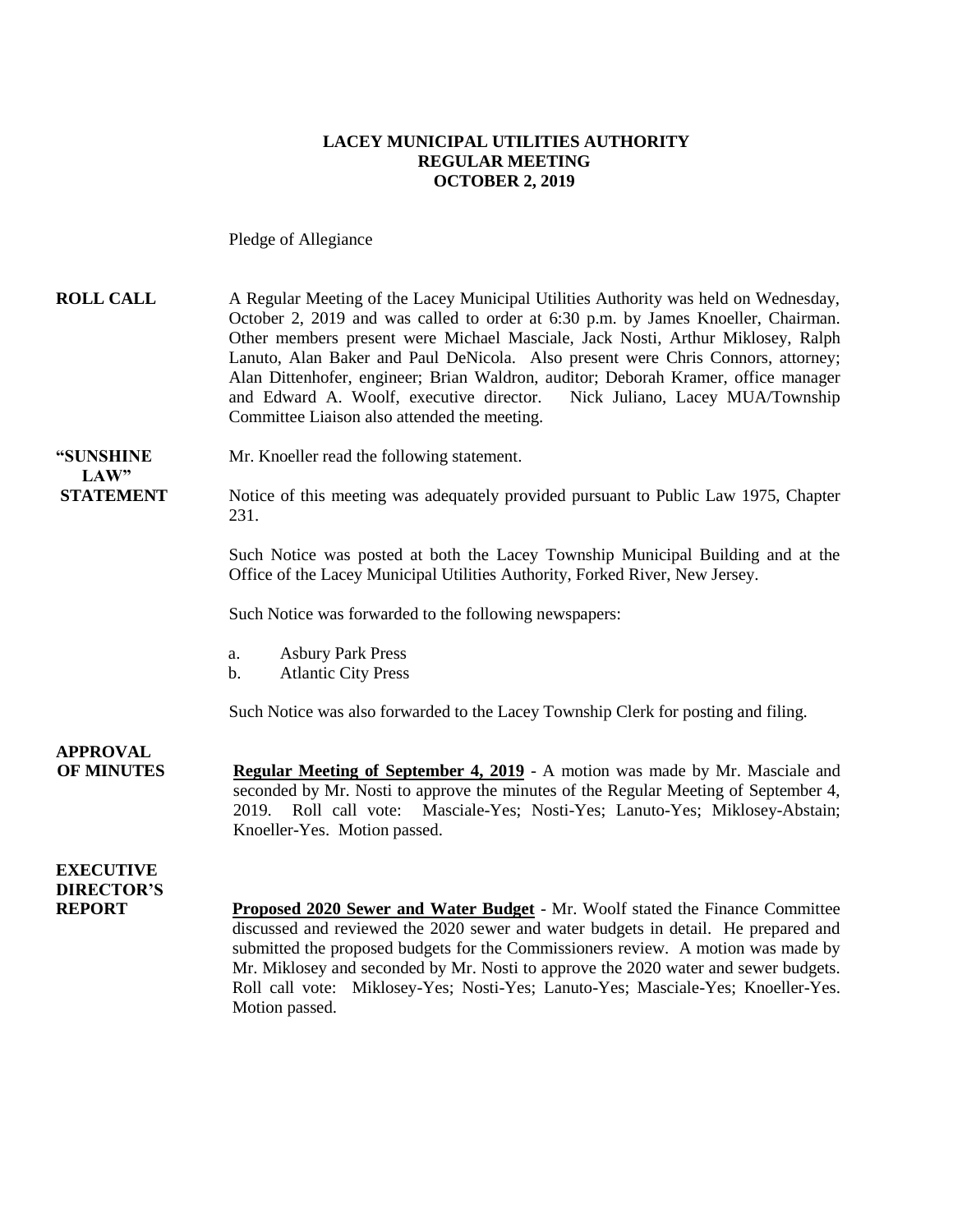**Cash Balance Report - Period Ending August 31, 2019** - Mr. Woolf summarized the cash balances for period ending August 31, 2019 as follows: Total cash balance for the unrestricted accounts were \$10,596,528.31 with earnings of \$17,113.73. Total cash balance for the restricted accounts held by the trustee were \$5,165,385.82, with earnings of \$9,725.34. Current period interest on the restricted and unrestricted accounts was \$26,839.07. Year-to-date earnings on all interest bearing accounts were \$176,034.07.

Mr. Knoeller stated the Authority's financial advisor, Northern Advisory, provided him with an update on the Authority's investments. This year alone they made the Authority an income of \$310,000.00, which is being reinvested. They are doing an excellent job.

**Resolution 2019-43 – Cooperative Pricing System Agreement – Educational Services Commission of New Jersey** – On recommendation by the executive director a motion was made by Mr. Masciale and seconded by Mr. Miklosey to adopt *Resolution 2019-43, Resolution of the Lacey Municipal Utilities Authority, County of Ocean, State of New Jersey, Authorizing Execution of Cooperative Pricing System Agreement with the Educational Services Commission of New Jersey.* Roll call vote: Masciale-Yes; Miklosey-Yes; Lanuto- Yes; Nosti-Yes; Knoeller-Yes. Motion passed.

## **BUSINESS**

**REPORT** The business report was submitted for review.

**ENGINEER'S**

**REPORT New Administration Building** – Mr. Dittenhofer stated construction of the administration building is complete. A CO was issued by the Township, however, punch list items still remain with the contractor for final Ocean County Soils approval.

> **Sanitary Sewer Clean and Televise** – Mr. Dittenhofer stated a Notice to Proceed was issued on September  $12<sup>th</sup>$ . Work is tentatively scheduled to start early October.

## **ATTORNEY'S**

**REPORT Ultra Equipment** – Mr. Connors stated his office has reviewed correspondence concerning the water and sewer application.

> **Exelon/Holtec Corp.** – Mr. Connors stated his office has not received any correspondence from representatives of Holtec in response to their prior letter.

> **Tank No. 1 Repainting** – Mr. Connors stated his office prepared a Resolution rejecting all bids.

# **AUDITOR'S**

**REPORT Accountant's Status Report – Month Ended August 31, 2019** – Mr. Waldron reported water and sewer revenues had a favorable variance for the month and year to date. Sewer and water expenses had a favorable variance for the month and year to date. Sewer user charges had a favorable variance for the month, but unfavorable variance on water.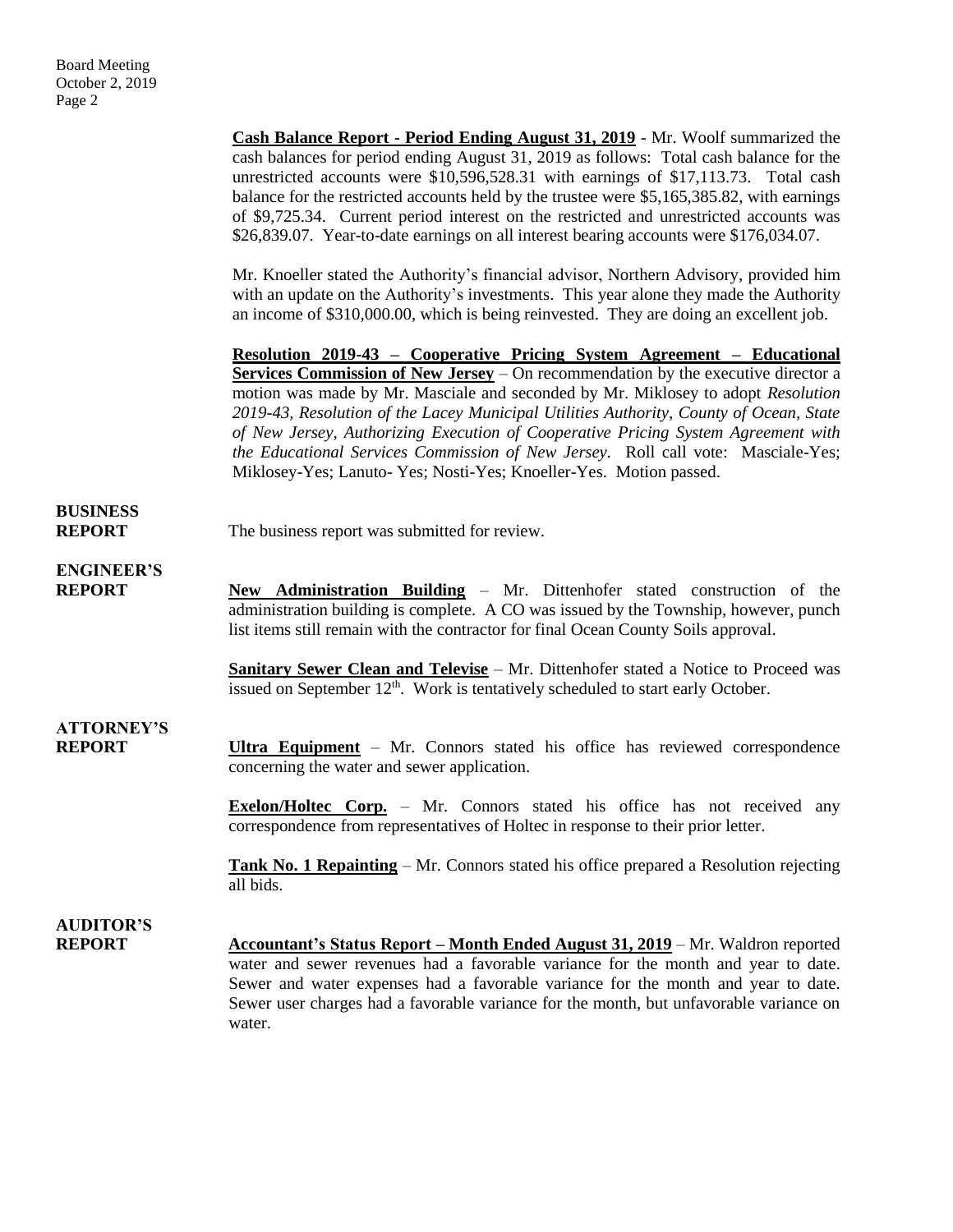Board Meeting October 2, 2019 Page 3

#### **CORRESPONDENCE**

|                                           | Mr. & Mrs. Baldwin, Kanoche Dr. – Requesting relief of utility bill, due to leak under<br>house. Since the water from the leak did not go into the sewer system, a motion was<br>made by Mr. Masciale and seconded by Mr. Nosti to grant a credit adjustment on the<br>sewer charges in the amount of \$360.28 (66,000 gallons). Roll call vote: Masciale-Yes;<br>Nosti-Yes; Lanuto-Yes; Miklosey-Yes; Knoeller-Yes. Motion passed.                                                                                                                                                                                                                              |
|-------------------------------------------|------------------------------------------------------------------------------------------------------------------------------------------------------------------------------------------------------------------------------------------------------------------------------------------------------------------------------------------------------------------------------------------------------------------------------------------------------------------------------------------------------------------------------------------------------------------------------------------------------------------------------------------------------------------|
|                                           | <b>Denise Loutas, Wainwright St.</b> – Requesting relief of utility bill, due to water leak in<br>crawl space. Since the water from the leak did not go into the sewer system, a motion<br>was made by Mr. Nosti and seconded by Mr. Lanuto to grant a credit adjustment on the<br>sewer charges in the amount of \$341.50 (54,000 gallons). Roll call vote: Nosti-Yes;<br>Lanuto-Yes; Miklosey-Yes; Masciale-Yes; Knoeller-Yes. Motion passed.                                                                                                                                                                                                                  |
| <b>OLD</b><br><b>BUSINESS</b>             | Mr. Knoeller stated a meeting was held with the Mayor and administrator of Waretown<br>to discuss the possibility of selling them water. They were informed the Authority is<br>looking for a 20-year long-term agreement, with them purchasing at least 100 million<br>gallons of water. They were also advised if they did not have the funds, they could pay<br>back the water to the Authority in a timely manner such as a 15 or 20 year note. They<br>stated they would speak with their representatives. Mr. Knoeller asked Mr. Dittenhofer<br>to speak with Mr. Dasti about an escalation clause in the Agreement regarding cost of<br>living increases. |
| <b>NEW</b><br><b>BUSINESS</b>             | There was no new business to discuss.                                                                                                                                                                                                                                                                                                                                                                                                                                                                                                                                                                                                                            |
| <b>PUBLIC BUSINESS/</b><br><b>COMMENT</b> | There was no public business/comment.                                                                                                                                                                                                                                                                                                                                                                                                                                                                                                                                                                                                                            |
| <b>PAYMENT OF</b><br><b>VOUCHERS</b>      | <b>WHEREAS</b> , the members of the Lacey Municipal Utilities Authority carefully<br>examined all vouchers presented for payment of claims;                                                                                                                                                                                                                                                                                                                                                                                                                                                                                                                      |
|                                           | NOW, THEREFORE, BE IT RESOLVED by the Lacey Municipal Utilities<br>Authority that:                                                                                                                                                                                                                                                                                                                                                                                                                                                                                                                                                                               |
|                                           | Said vouchers in the sum of $$257,012.89$ be and the same are hereby<br>1.<br>approved to be paid.                                                                                                                                                                                                                                                                                                                                                                                                                                                                                                                                                               |
|                                           | Said vouchers are listed on the attached computer check register.<br>2.                                                                                                                                                                                                                                                                                                                                                                                                                                                                                                                                                                                          |
|                                           | A motion was made by Mr. Nosti and seconded by Mr. Lanuto to adopt the above<br>Resolution.<br>Roll call vote: Nosti-Yes; Lanuto-Yes; Miklosey-Yes; Masciale-Yes;                                                                                                                                                                                                                                                                                                                                                                                                                                                                                                |

Knoeller-Yes. Motion passed.